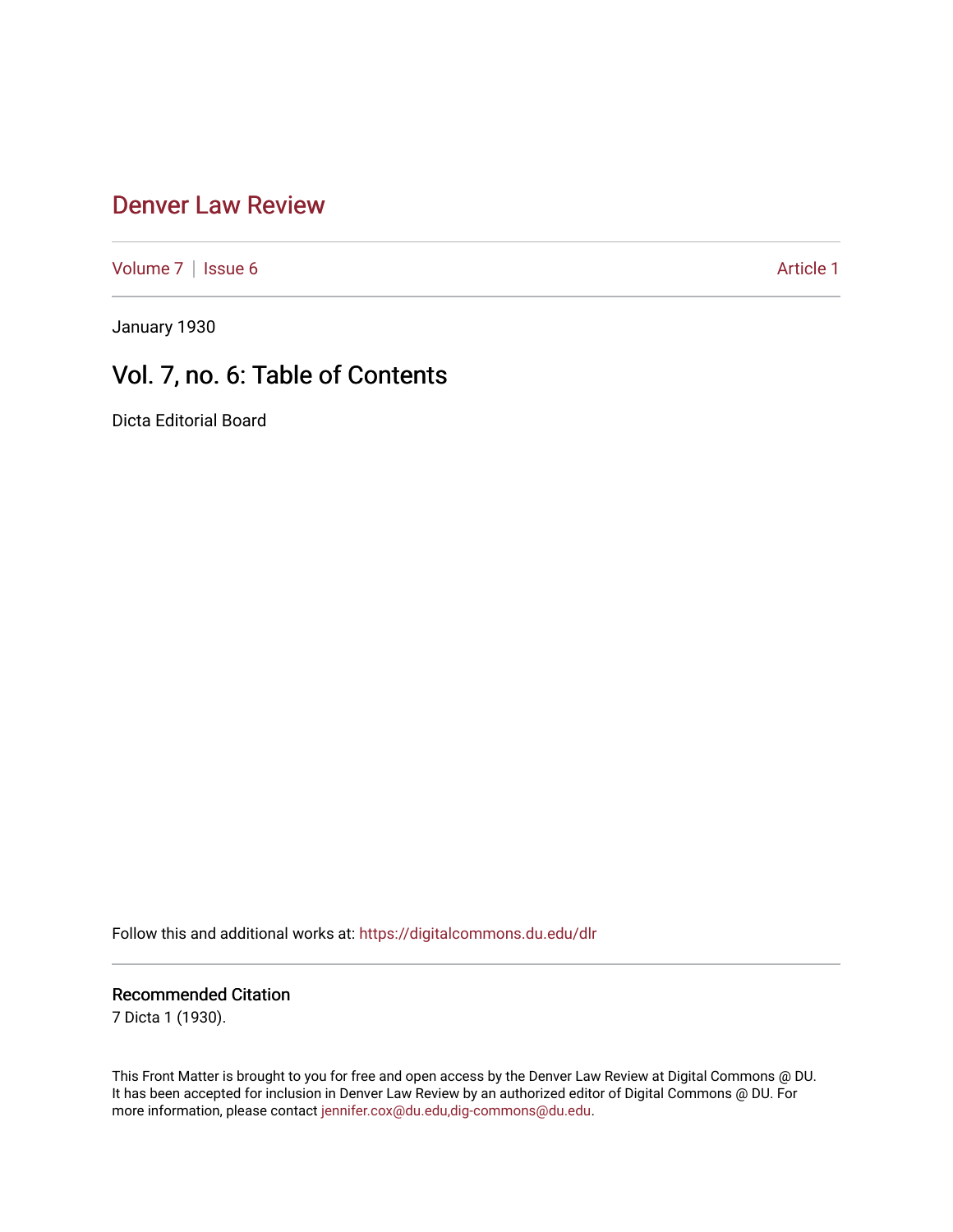# **DICTA**



20 cents a copy

**\$1.75** a year

# APRIL, **1930**

| Our Eleventh Chief Justice 11       |  |  |  |  |
|-------------------------------------|--|--|--|--|
| Colorado Supreme Court Decisions 28 |  |  |  |  |

8 8 8

Published monthly **by** the Denver Bar Association and devoted to the interests of the Association.

*Address all communications concerning:*

Editorial Matters, to Dicta, **802** Midland Savings **Bldg.,** Denver, **Colo.** Advertising, to Dicta, **828** Symes **Bldg.,** Denver, **Colo.**

Subscriptions, to Dicta, **717** First National Bank **Bldg.,** Denver, **Colo.**